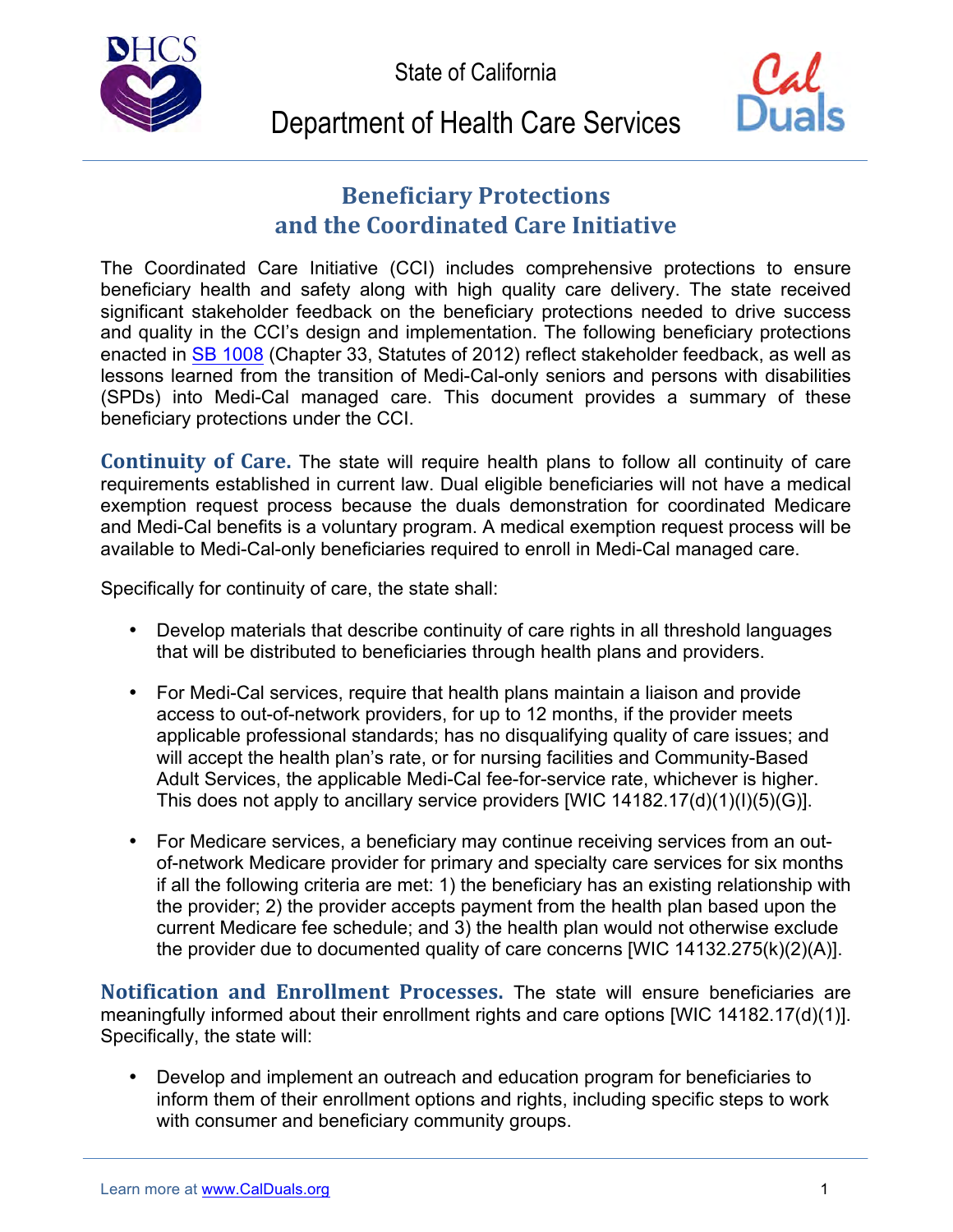- Develop, in consultation with beneficiaries and other stakeholders, an overall communications plan that includes all aspects of developing beneficiary notices.
- Ensure that health plans and their provider networks are able to provide communication and services to dual eligible beneficiaries in alternative formats that are culturally, linguistically, and physically appropriate through means including, but not limited to assistive listening systems, sign language interpreters, captioning, written communication, plain language, and written translations.
- Ensure that health plans inform beneficiaries of procedures for obtaining Medi-Cal benefits, including grievance and appeals procedures that are offered by the plan or are available through the Medi-Cal program.
- Contingent upon available private or public dollars other than the state General Fund, contract with community-based, nonprofit consumer, or health insurance assistance organizations with expertise and experience in assisting dual eligible beneficiaries in understanding their health care coverage options;
- inform dual eligible beneficiaries of their enrollment options through a series of mailings written at no more than a sixth-grade reading level in the language the beneficiary understands and available upon request in alternative formats. This information will include, at a minimum, how their system of care would change, when the changes will occur, and how to contact the state's enrollment broker for questions or assistance with choosing a health plan. Ensure its contracted enrollment broker, starting 90 days prior to enrollment, will
- Ensure its enrollment contractor recognizes, as under current state law, a caregiver, family member, conservator, or legal services advocate who is recognized as an authorized representative by any program the beneficiary is receiving.
- Only mail enrollment materials to beneficiaries required to make a choice or affirmatively opt out. [WIC14182.17(c)(2)]

 **Care Coordination.** Health plans shall have care coordination and management activities that reflect a member-centered, outcome-based approach, and provides seamless access to the full continuum of necessary services [WIC 14182.17(d)(1)(I)(4)].

Specifically, this care coordination will:

- Be sensitive to the beneficiary's language and culture and be delivered in an appropriate care setting, including the home and community.
- • Follow the beneficiary's direction about the level of involvement of his or her caregivers or medical providers.
- Span medical and long-term services and supports (LTSS) care systems, with a focus on transitions between service locations.
- • Consider behavioral health needs and coordinate with county services.
- Provide individualized care plans for individuals deemed at higher risk through the assessment process.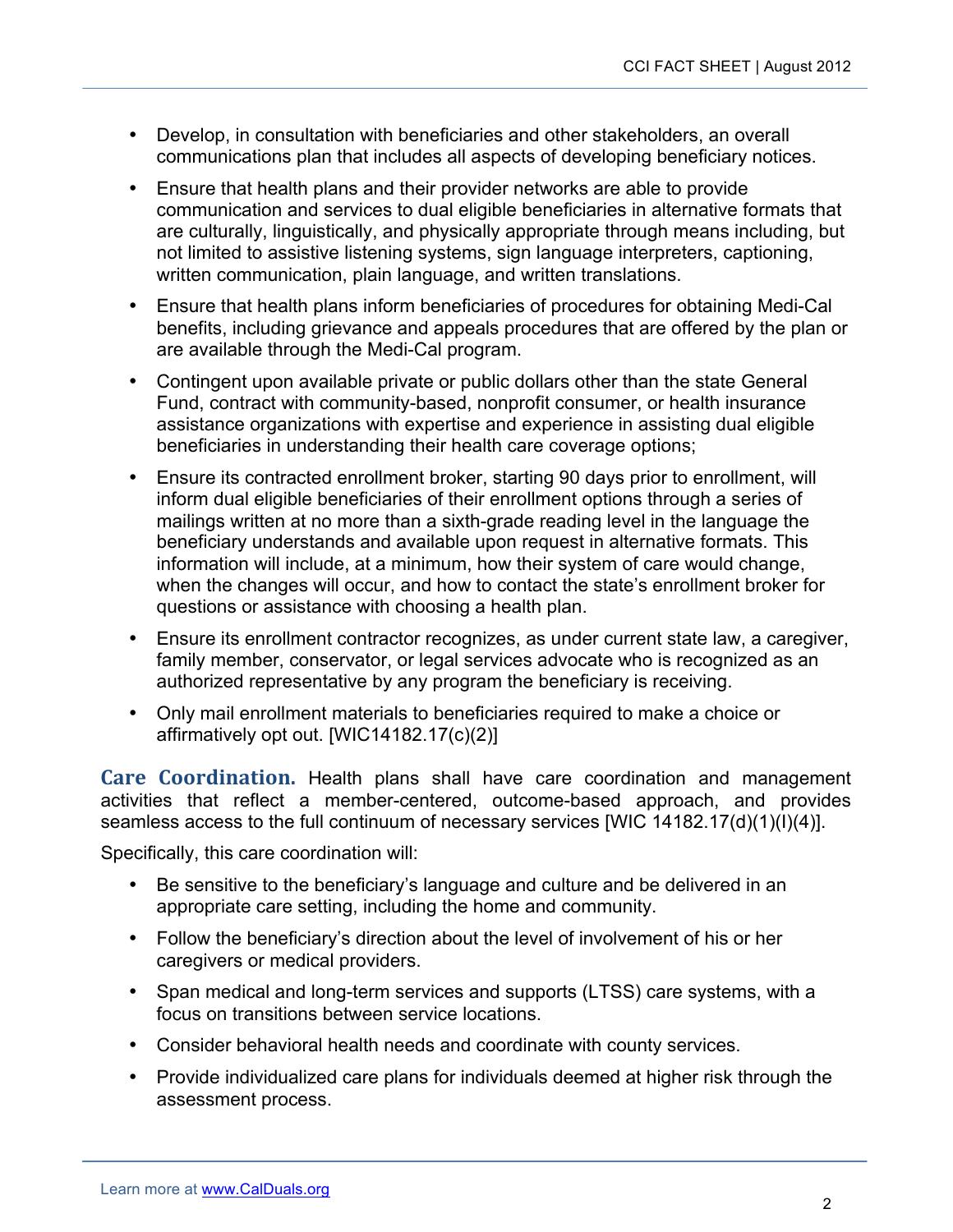- Be performed by nurses, social workers, primary care providers, and other medical professionals, as appropriate.
- Ensure access to appropriate community resources and monitor skilled nursing utilization, with a focus on transitions between the facilities and community.

Self-Directed Care. Beneficiaries will continue having the choice to self-direct their care [WIC 14186(b)(5)].

Specifically, when appropriate, beneficiaries will:

- Be able to hire, fire, and supervise their In-Home Support Services (IHSS) provider, as currently allowed in California's IHSS program.
- Decide whether, how, and, what LTSS to accept to maintain independence and quality of life.
- Select their health care providers within the health plan network and control care planning and coordination with their health care providers.
- Have access to services that are culturally, linguistically, and operationally sensitive to meet their needs and that improve their health outcomes, enhance independence, and promote living in home and community settings.

**Health-Risk Assessment.** The state will require that health plans perform an assessment process that, in accordance with all applicable federal and state laws, evaluates beneficiaries' medical, long-term care, and behavioral health needs [WIC14182.17(d)(1)(l)(2)].

Specifically, the state will require that the health plans' assessment processes:

- Use an interactive process, such as telephonic, web-based, or in-person communication, to assess each new enrollee's risk level and needs.
- • Address the care needs of the beneficiary and coordinate their Medicare and Medi-Cal benefits across all settings.
- Incorporate the preferences of the beneficiary, including the preferred setting for delivery of LTSS.
- • Review historical Medi-Cal and Medicare utilization data.
- • Assess an individual's cognitive status and ability to make informed decisions.
- • Assess an individual's behavioral health needs.
- • Follow set timeframes for reassessment.

 **Network Adequacy.** Health plans will be required to establish and maintain provider networks that meet Medi-Cal network readiness standards for LTSS and Medicare network adequacy standards for medical services and prescription drugs. In addition, beneficiaries will have a choice of providers among a broad network of primary care providers,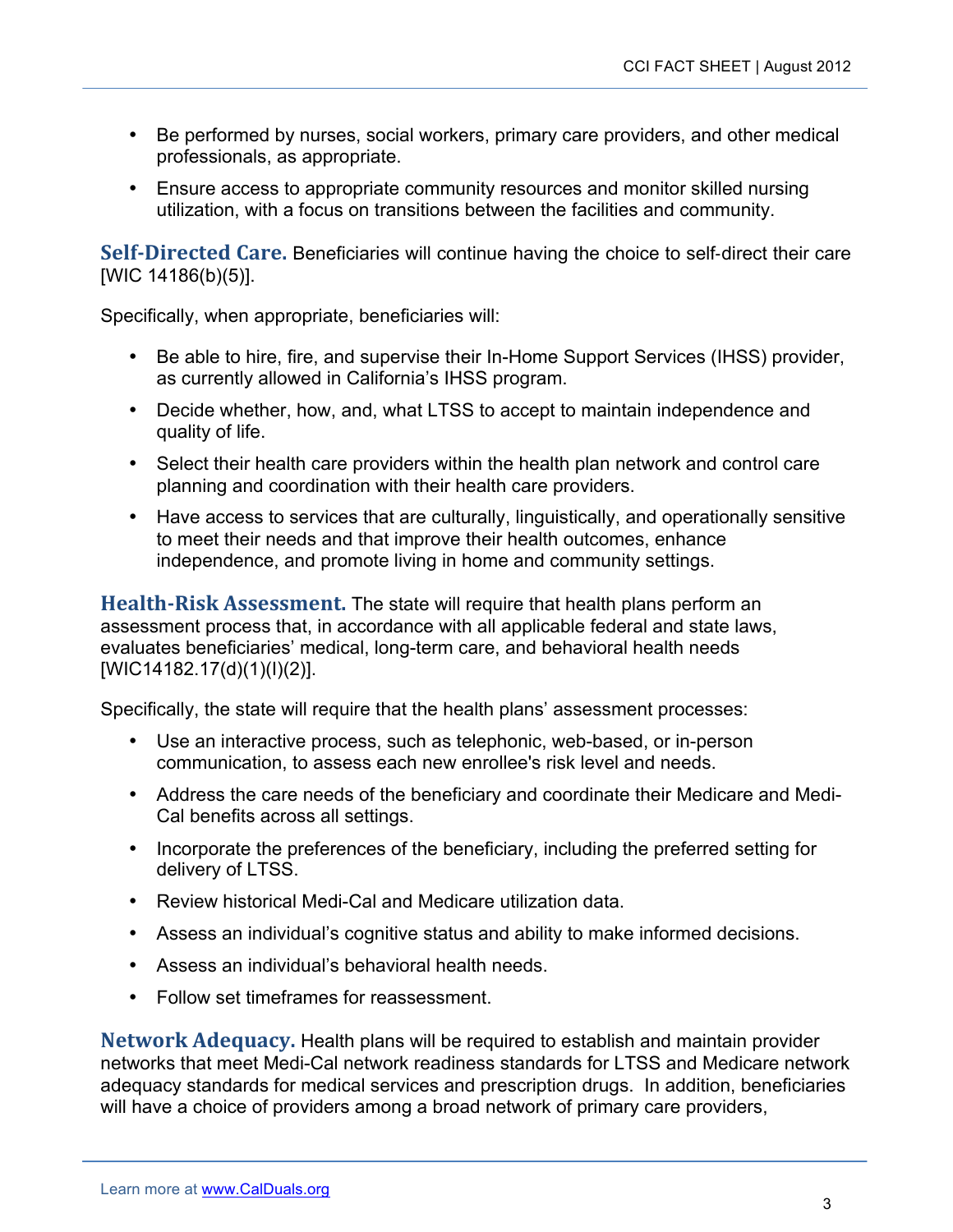behavioral health providers, specialists, ancillary providers, hospitals, pharmacists, and providers of LTSS [WIC 14182.17(d)(1)(I)(5)].

Specifically, the state will require that health plans:

- Contract with health facilities and providers that comply with applicable state and federal laws, including, but not limited to, physical accessibility and the provision of health plan information in alternative formats.
- $\bullet$  specialists, primary care physicians, hospitals, long-term care providers, and accessible facilities within each service area. Maintain an appropriate provider network that includes an adequate number of
- Maintain an updated, accurate, and accessible listing of a provider's ability to accept new patients, which shall be made available to beneficiaries, at a minimum, by phone, written material, and Internet website, upon request.
- • Contract with safetynet and traditional providers, as defined in state regulations, to ensure access to care and services.
- $\bullet$  sufficient numbers to provide coordinated care services for LTSS as needed for all members. Care managers will assist with the continuity of care options, access to plan services, and plan authorization processes. Employ care managers directly or contract with care management organizations in
- Have non-emergency medical transportation available in sufficient supply and accessibility so that individuals have timely access for scheduled and unscheduled medical care appointments.
- • Assign a primary care physician to provide core clinical management functions for partial-benefit dual eligible beneficiaries who are receiving primary and specialty care through the Medi-Cal managed care health plan.

 **Appeals and Grievances**. The state requires that under no circumstance shall the process for appeals be more restrictive than what is required under the Medi-Cal program. The appeals process shall not diminish the grievance and appeals rights of IHSS consumers. Beneficiaries will receive notices of their appeals rights in a format and language understandable and accessible. On all notices that deny, reduce, or otherwise amend a request for services, demonstration health plans are required to notify the beneficiary of the right to appeal the decision [WIC 14182.17(d)(1)(I)(7)].

 Specifically, the state will require that health plans provide a grievance and appeal process that:

• Provides a clear, timely, and fair process for accepting and acting upon complaints, grievances, and disenrollment requests, including procedures for appealing decisions regarding coverage or benefits, as specified by the department.